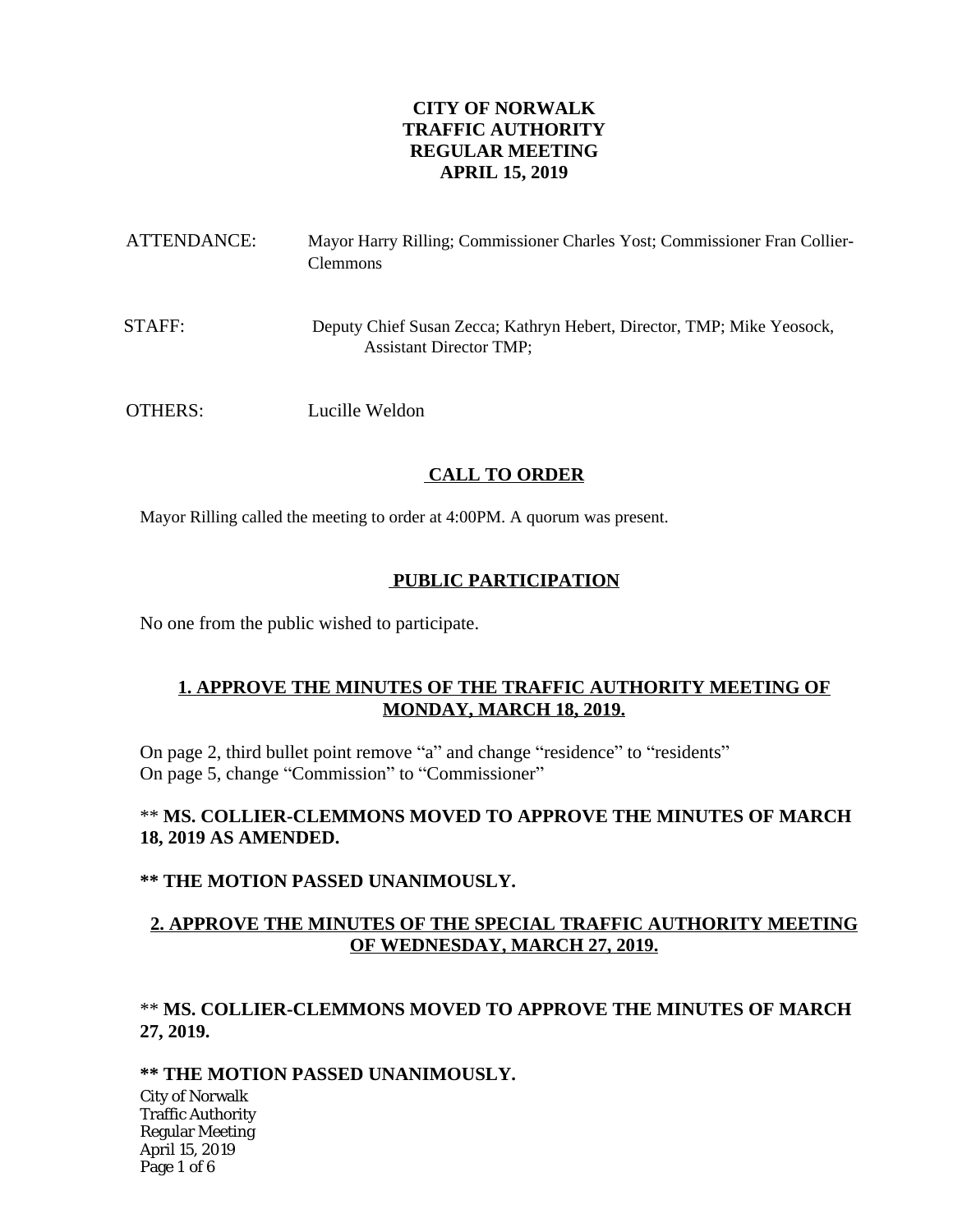## **3. AMEND THE MARCH 27,2019 APPROVAL DATE FOR THE SONO HALF MARATHON AND 5K RACES TO REFLECT THE NEW DATE OF OCTOBER 6, 2019.**

Mayor Rilling said the request is to change the date of the race to October 6, 2019, as there are no other events going on it Veterans Park or Calf Pasture Beach that day that would interfere with the race and he recommends moving forward with it.

# \*\* **MS. COLLIER-CLEMMONS MOVED TO AMEND THE MARCH 27, 2019 APPROVAL DATE FOR THE SONO HALF MARATHON AND 5K RACES TO REFLECT TH NEW DATE OF OCTOBER 6, 2019.**

## **\*\* THE MOTION PASSED UNANIMOUSLY.**

# **4. APPROVE THE ST. MARY'S CHURCH PASSION OF CHRIST PROCESSION ON FRIDAY, APRIL, 19, 2019.**

Mr. Yeosock gave an overview of the event and said the procession goes from West Avenue down Leonard Street. Mayor Rilling asked if there are any concerns from the Police Department. Deputy Chief Zecca said her only concern is if a police officer has been hired for the event. Mayor Rilling asked if a map of the route has been provided. Mr. Yeosock said "no" but they had gone to the special event signing that was held last week. Mayor Rilling asked if a representative for the police department had attended. Deputy Chief Zecca said "yes" she believes so. Mayor Rilling requested that the police department contact the City Clerk's Office to obtain the route map and if there are any concerns to reach out to the representatives of the church.

# **\*\* COMMISSIONER YOST MOVED TO APPROVE THE ST. MARY'S CHURCH PASSION OF CHRIST PROCESSION ON FRIDAY, APRIL 19, 2019.**

# **\*\* THE MOTION PASSED UNANIMOUSLY.**

# **5. APPROVE THE BEAR BREAKAWAY ON SATURDAY, APRIL 27, 2019.**

Mr. Yeosock provided on overview of the event and said it will take place in the area of Norwalk High School.

# **\*\* COMMISSIONER COLLIER-CLEMMONS MOVED TO APPROVE THE BEAR BREAKAWAY ON SATURDAY, APRIL 27, 2019.**

### **\*\* THE MOTION PASSED UNANIMOUSLY.**

# **6. APPROVE THE FAIRFIELD COUNTY WALK FOR MENTAL HEALTH ON SATURDAY, MAY 4, 2019.**

City of Norwalk Traffic Authority Regular Meeting April 15, 2019 Page 2 of 6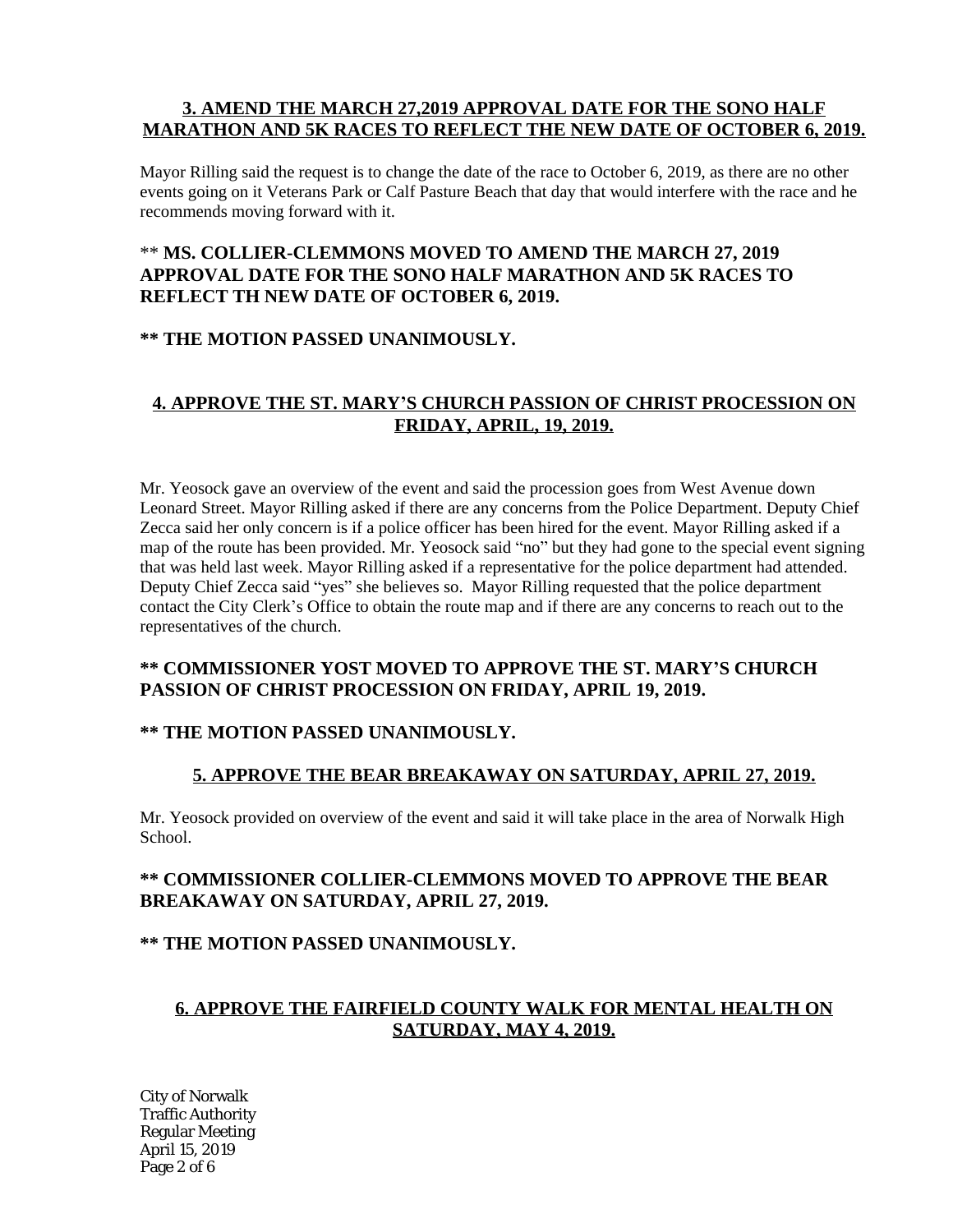Mr. Yeosock provided an overview of the event and said that it begins at the green and precedes down East Avenue and will only be on the sidewalks. Mayor Rilling asked if they have met with the Police Department. Deputy Chief Zecca said that she will confirm with Sergeant Gulino. Mayor Rilling asked if a representative for the event had attended the special event permit signing. Mr. Yeosock said "yes".

## **\*\* COMMISSIONER YOST MOVED TO APPROVE THE FAIRFIELD COUNTY WALK FOR MENTAL HEALTH ON SATURDAY, MAY 4, 2019.**

### **\*\* THE MOTION PASSED UNANIMOUSLY.**

## **7. APPROVE THE PARTIAL CLOSURE OF GRANDVIEW AVENUE FOR THE JEFFERSON PTO FOOD TRUCK FESTIVAL ON FRIDAY, MAY 10 FROM 5PM TO 8PM.**

Mr. Yeosock provided an overview of the event. Mayor Rilling asked why Grandview Avenue will need to be closed. Mr. Yeosock said so that the participants of the event can cross the street.

# **\*\* COMMISSIONER COLLIER-CLEMMONS MOVED TO APPROVE THE PARTIAL CLOSURE OF GRANDVIEW AVENUE FOR THE JEFFERSON PTO FOOD TRUCK FESTIVAL ON FRIDAY, MAY 10 FROM 5PM TO 8PM. \*\* THE MOTION PASSED UNANIMOUSLY.**

# **8. APPROVE THE ROUTE FOR THE NORWALK MOTHER'S DAY RACE ON SUNDAY, MAY 12, 2019.**

Mr. Yeosock provided an overview of the event and said that the race will begin at Calf Pasture Beach. A representative for the event said that the route has been revised to eliminate the crossing near I-95 and that the event will begin at 9:00AM and be over by 11:00AM.

## **\*\* COMMISSIONER YOST MOVED TO APPROVE THE ROUTE FOR THE NORWALK MOTHER'S DAY RACE ON SUNDAY, MAY 12, 2019.**

### **\*\* THE MOTION PASSED UNANIMOUSLY.**

### **9. APPROVE THE ROUTE FOR THE O'NEILL'S RACE ON SUNDAY, MAY 19, 2019.**

Mr. Yeosock provided an overview of the event and said that the race will begin on Ann Street.

### **\*\* COMMISSIONER COLLIER-CLEMMONS MOVED TO APPROVE THE ROUTE FOR THE O'NEILL'S RACE ON SUNDAY, MAY 19, 2019.**

City of Norwalk Traffic Authority Regular Meeting April 15, 2019 Page 3 of 6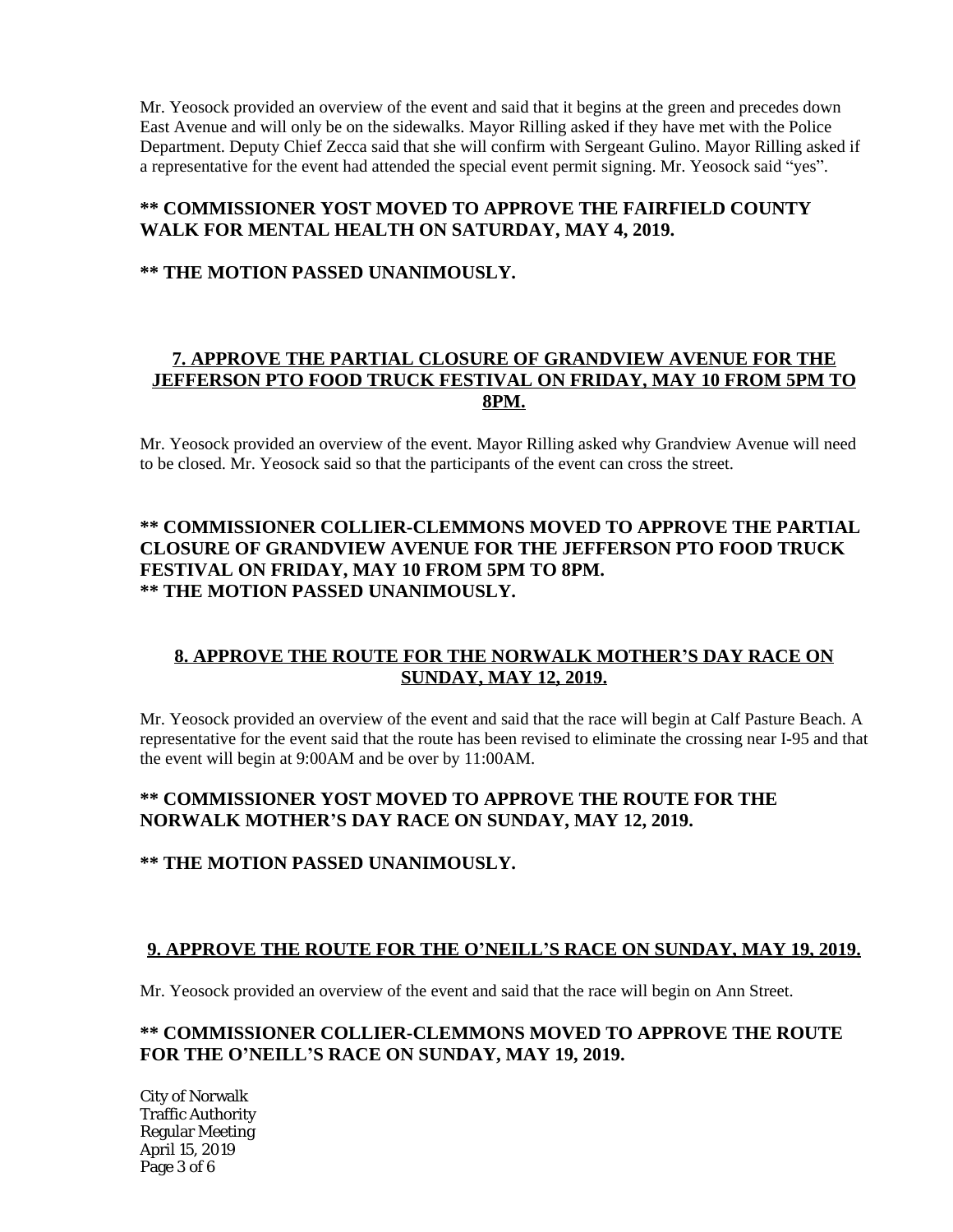## **\*\* THE MOTION PASSED UNANIMOUSLY.**

# **10. APPROVE THE CLOSURE OF WALL STREET FROM ISAACS STREET WEST TO THE PEDESTRIAN CROSSWALK ON SUNDAY, JUNE 16, 2019 FROM 9:00AM TO 3:00PM FOR THE HILLSONG CONNECTICUT FATHER'S DAY FESTIVAL.**

Mr. Yeosock provided an overview of the event and said that this is the second year that the event will be held. Ms. Zanvettor said that she had attended the event permit signing and that she spoke with Mr. Torre regarding the barricades that will be needed, and she also spoke with Sgt. Gulino regarding police presence.

# **\*\* COMMISSIONER COLLIER-CLEMMONS MOVED TO APPROVE THE CLOSURE OF WALL STREET FROM ISAACS STREET WEST TO THE PEDESTRIAN CROSSWALK ON SUNDAY, JUNE 16, 2019 FROM 9:00AM TO 3:00PM FOR THE HILLSONG CONNECTICUT FATHER'S DAY FESTIVAL.**

## **\*\* THE MOTION PASSED UNANIMOUSLY.**

# **11. APPROVE THE ROUTE FOR THE WALK TO END ALZHEIMER'S ON SUNDAY, OCTOBER 13, 2019.**

Mr. Yeosock provided an overview of the event and said that it will take place at Calf Pasture Beach. Mayor Rilling asked if the route is the same as it has been in the past. Mr. Yeosock said "yes". Mayor Rilling asked if a representative for the event had attended the special permit signing. Mr. Yeosock said "no" they had not but did go through the permit process.

# **\*\* COMMISSIONER YOST MOVED TO APPROVE THE ROUTE FOR THE WALK TO END ALZHEIMER'S ON SUNDAY, OCTOBER 13, 2019.**

# **\*\* THE MOTION PASSED UNANIMOUSLY.**

# **12. APPROVE THE PARKING AND STRIPING PLAN FOR THE WALL STREET AREA INCLUDING RIVER STREET AND MAIN AVENUE.**

Mr. Yeosock presented a map of the parking and striping plan. Mayor Rilling said this is a new way of parking and that they are looking to install reversed angled parking on Wall Street, River Street and Main Avenue for safer parking, and it also narrows the road and creates a traffic calming device. Mr. Yeosock said that backing out of a space onto a busy street is not safe and this type of parking is encouraged in many other areas. Ms. Hebert said it will also increase the parking by 13 spaces in the area. Commission Collier-Clemmons said that the reversed angled parking is used in Brooklyn and that it works very well and the cars don't travel as fast. Ms. Hebert said that there will be Ambassadors to assist people and that a lot of signage will be installed. Mayor Rilling said that he has also spoken with the Chairman of the Parking Authority to possibly have a test location where people can practice the reversed angled parking. Mr. Yeosock said as part of the plan there will be parking on Mill Hill and will also have a dedicated bike lane.

City of Norwalk Traffic Authority Regular Meeting April 15, 2019 Page 4 of 6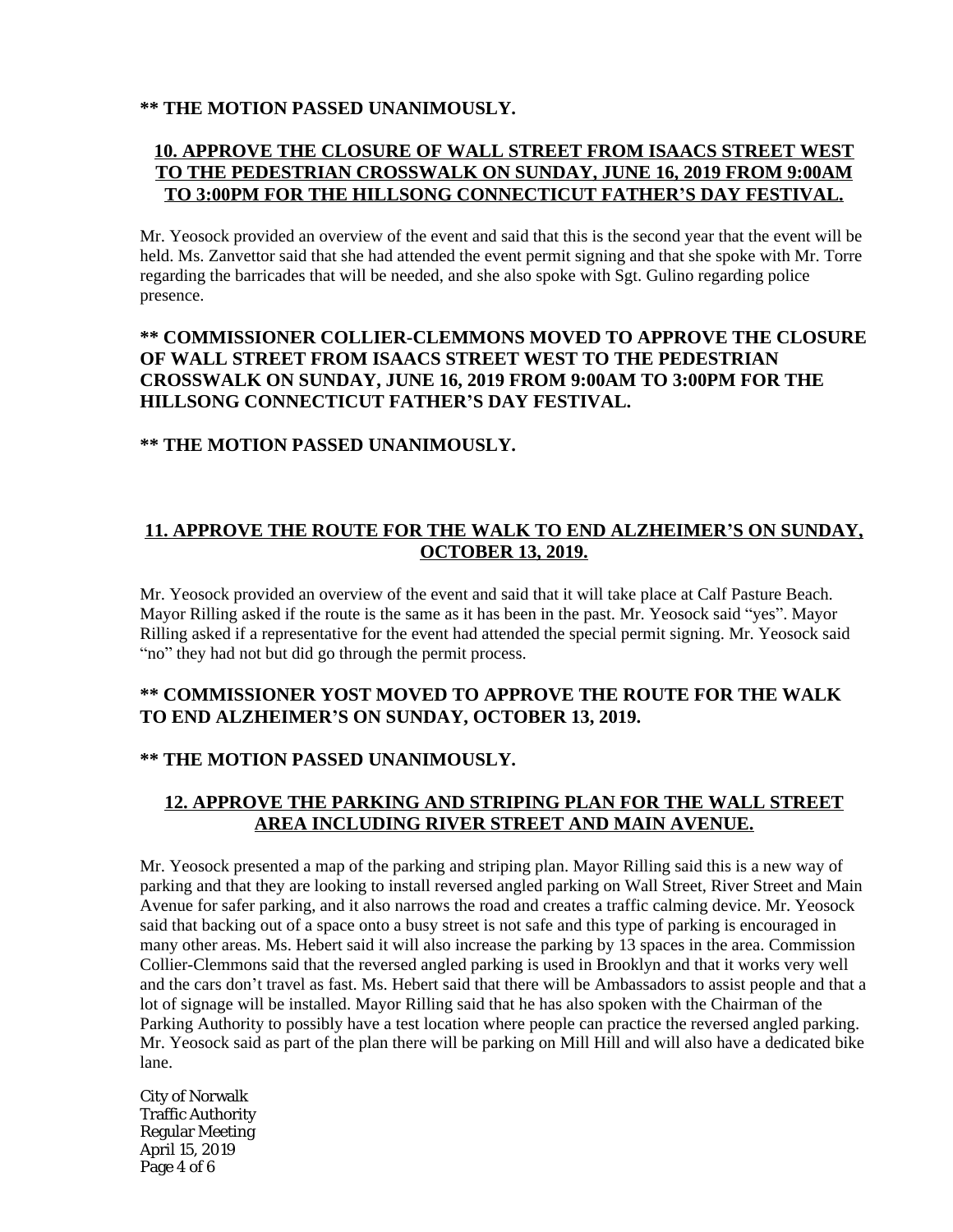## **\*\* COMMISSIONER COLLIER-CLEMMONS MOVED TO APPROVE THE PARKING AND STRIPING PLAN FOR THE WALL STREET AREA INCLUDING RIVER STREET AND MAIN AVENUE.**

#### **\*\* THE MOTION PASSED UNANIMOUSLY.**

## **INFORMATIONAL ITEMS**

### **1. NATIONAL DRIVER DISTRACTION MONTH**

Mr. Yeosock said that April in National Driver Distraction Month. Deputy Chief Zecca said that the police department has been doing a lot of public outreach.

### **2. CT DOT RESPONSE REGARDING WINFIELD STREET**

Mr. Yeosock said that a few months ago he was asked to request that the State perform a survey of Route 136 and they found that the speed limit was supposed to 35 miles per hour but that it has been posted for 30 miles per hour for many years, and they have agreed to keep the speed limit at 30 miles per hour. **3. EAST NORWALK- PLATT STREET AREA**

Mr. Yeosock said that they have received complaints over the past few weeks regarding vehicles parking on Platt Street and have determined that there are commercial vehicles parking there for an extended amount of time on both sides of the street. He requested police enforcement in the area.

#### **4. ORCHARD STREET- PUBLIC SAFETY RESPONSE**

Ms. Hebert said that she had received an e-mail from Asst. Chief King of the Fire Department stating that he recommends there only be parking allowed on one side of the street, because as it stands today the street is narrow and by putting parking back of the other side of the street would prohibit them from safety responding to any fires in the area. Ms. Weldon said that emergency vehicles would most likely be entering Orchard Street from West Avenue, and she in on the opposite end of Orchard Street from where the sidewalks were redone and made the street narrow, therefore the width is the same on her end of the street that it has always been. She said the apartment buildings have parking garages to accommodate the residents and business's and they don't have that same privilege, and if they have a visitor there is nowhere for them to park and they need to be accommodated for visitor and resident parking and right now there is none, and they were not thought about at all when the apartment building were installed. Mayor Rilling said that he will look at the area and speak with Assistant Chief King.

City of Norwalk Traffic Authority Regular Meeting April 15, 2019 Page 5 of 6